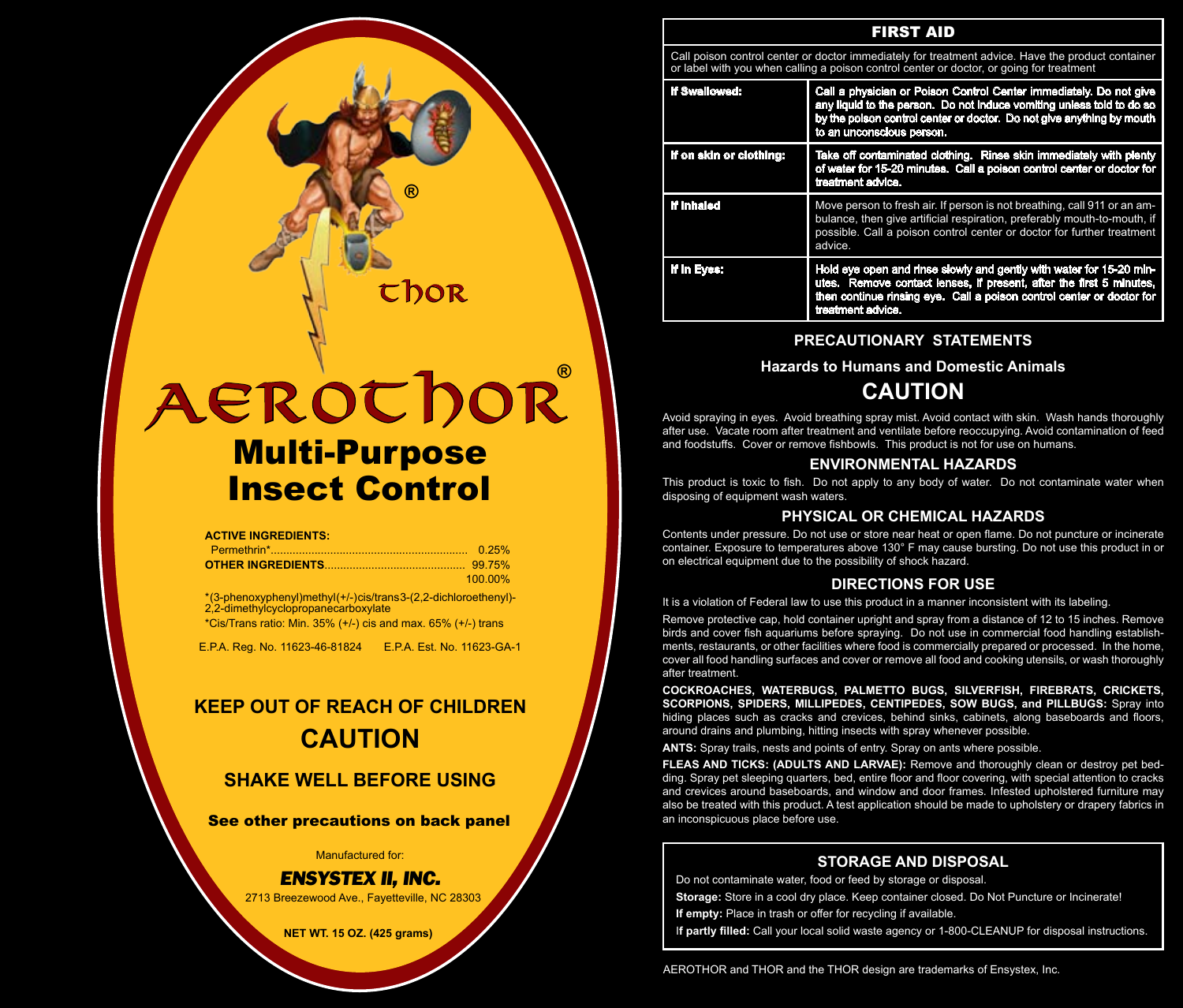# **AEROTHOR MULTIPURPOSE INSECT CONTROL Revised 05-2009**

# **Material Safety Data Sheet**

|                                                                                                                                                                                                          | Ensystex II, Inc.                                                                                                                                                                                                                           |                                                    | <b>HMIS Symbol:</b>                       |                                                                                                                                                                                                                                                                              | <b>NFPA Symbol:</b>                            |  |  |
|----------------------------------------------------------------------------------------------------------------------------------------------------------------------------------------------------------|---------------------------------------------------------------------------------------------------------------------------------------------------------------------------------------------------------------------------------------------|----------------------------------------------------|-------------------------------------------|------------------------------------------------------------------------------------------------------------------------------------------------------------------------------------------------------------------------------------------------------------------------------|------------------------------------------------|--|--|
| <b>Manufacturer's</b><br>Name &                                                                                                                                                                          | 2713 Breezewood Ave.                                                                                                                                                                                                                        | Health                                             | 1                                         | <b>NFPA</b><br><b>HMIS</b>                                                                                                                                                                                                                                                   | Fire<br>,Reactivity                            |  |  |
| <b>Address</b>                                                                                                                                                                                           | Fayetteville, NC 28303                                                                                                                                                                                                                      |                                                    | $\overline{1}$<br>Flammability            | Insignificant<br>Minimal<br>$\mathbf 0$<br>Slight<br>Slight<br>1                                                                                                                                                                                                             | Toxicity<br>Special                            |  |  |
|                                                                                                                                                                                                          | Telephone - 866-367-8467                                                                                                                                                                                                                    | Reactivity                                         | 0                                         | Moderate<br>2<br>Moderate<br>Serious<br>3<br>High                                                                                                                                                                                                                            |                                                |  |  |
| <b>Emergency</b><br><b>Telephone No.</b>                                                                                                                                                                 | Transportation: 1-800-424-9300<br>Heath 1-800-369-4352                                                                                                                                                                                      | Protection                                         | в                                         | $\overline{4}$<br>Extreme<br>Severe                                                                                                                                                                                                                                          |                                                |  |  |
| <b>SECTION 1 - IDENTITY</b>                                                                                                                                                                              |                                                                                                                                                                                                                                             |                                                    |                                           |                                                                                                                                                                                                                                                                              |                                                |  |  |
| label)<br>(Trade name & Synonyms)                                                                                                                                                                        | <b>Common Name: (used on</b><br>AEROTHOR MULTIPURPOSE INSECT CONTROL<br>EPA REG. NO. 11623-463-81824                                                                                                                                        |                                                    |                                           |                                                                                                                                                                                                                                                                              |                                                |  |  |
| <b>Chemical Name</b>                                                                                                                                                                                     |                                                                                                                                                                                                                                             | Mixture packaged in pressurized aerosol spray can. |                                           |                                                                                                                                                                                                                                                                              |                                                |  |  |
|                                                                                                                                                                                                          | <b>SECTION 2 - HAZARDOUS INGREDIENTS</b>                                                                                                                                                                                                    |                                                    |                                           |                                                                                                                                                                                                                                                                              |                                                |  |  |
|                                                                                                                                                                                                          | <b>Principal Hazardous Component(s)</b>                                                                                                                                                                                                     | <b>CAS No.</b>                                     | <b>OSHA PEL</b>                           | <b>ACGIH TLV</b>                                                                                                                                                                                                                                                             | <b>Other Limits</b>                            |  |  |
| Permethrin                                                                                                                                                                                               |                                                                                                                                                                                                                                             | 52645-53-1                                         | Not Est.                                  | Not Est.                                                                                                                                                                                                                                                                     |                                                |  |  |
| <b>Petroleum Distillate</b>                                                                                                                                                                              |                                                                                                                                                                                                                                             | 8042-41-3                                          | Not Est.                                  | Not Est.                                                                                                                                                                                                                                                                     |                                                |  |  |
| Propane                                                                                                                                                                                                  |                                                                                                                                                                                                                                             | 74-98-6                                            | Not Est.                                  | 1000 ppm                                                                                                                                                                                                                                                                     |                                                |  |  |
| <b>Butane</b>                                                                                                                                                                                            |                                                                                                                                                                                                                                             | 106-97-8                                           | Not Est.                                  | 800 ppm                                                                                                                                                                                                                                                                      |                                                |  |  |
| <b>Petroleum Distillate</b>                                                                                                                                                                              |                                                                                                                                                                                                                                             | 64742-88-7                                         | Not Est.                                  | Not Est.                                                                                                                                                                                                                                                                     |                                                |  |  |
|                                                                                                                                                                                                          |                                                                                                                                                                                                                                             |                                                    |                                           |                                                                                                                                                                                                                                                                              |                                                |  |  |
|                                                                                                                                                                                                          | *Section 313 Supplier Notification - Indicates hazardous ingredients which are toxic chemicals subject to the reporting<br>requirements of Section 313 of the Emergency Planning and Community Right-To-Know Act of 1986 and of 40 CFR 372. |                                                    |                                           |                                                                                                                                                                                                                                                                              |                                                |  |  |
|                                                                                                                                                                                                          | <b>SECTION 3 - PHYSICAL &amp; CHEMICAL CHARACTERISTICS</b>                                                                                                                                                                                  |                                                    |                                           |                                                                                                                                                                                                                                                                              |                                                |  |  |
| <b>Boiling</b><br>$>200^{\circ}$ F<br><b>Point</b>                                                                                                                                                       | <b>Specific</b><br>Gravity ( $H20=1$ )                                                                                                                                                                                                      | $0.900 - 1.000$ g/mL                               |                                           | Vapor<br>N/A<br><b>Pressure</b><br>(Propellant)                                                                                                                                                                                                                              |                                                |  |  |
| 20%<br>$% - VOC$                                                                                                                                                                                         | Evaporation<br>Rate<br>$(BuAc=1)$                                                                                                                                                                                                           | < 1.00                                             |                                           | 7.0<br>pH                                                                                                                                                                                                                                                                    |                                                |  |  |
| <b>Solubility</b><br>In Water                                                                                                                                                                            | Appearance<br>Insoluble<br>and Odor                                                                                                                                                                                                         |                                                    | Off-white emulsion with insecticide odor. |                                                                                                                                                                                                                                                                              |                                                |  |  |
|                                                                                                                                                                                                          | <b>SECTION 4 - FIRE &amp; EXPLOSION DATA</b>                                                                                                                                                                                                |                                                    |                                           |                                                                                                                                                                                                                                                                              |                                                |  |  |
| <b>Flammability</b><br>(per flame projection)                                                                                                                                                            | Not<br>Flammable                                                                                                                                                                                                                            | <b>Flammable Limits</b><br>in Air<br>(Propellants) | Lower<br>N/A                              | <b>Extinguisher</b><br><b>Upper</b><br>N/A<br><b>Media</b>                                                                                                                                                                                                                   | Foam, Water, CO <sub>2</sub> ,<br>Dry Chemical |  |  |
| <b>Special Fire</b><br>As in any fire, wear self-contained breathing apparatus, pressure-demand MSHA/NIOSH<br><b>Fighting</b><br>approved (or equivalent) and full protective gear.<br><b>Procedures</b> |                                                                                                                                                                                                                                             |                                                    |                                           |                                                                                                                                                                                                                                                                              |                                                |  |  |
| <b>Unusual Fire and</b><br><b>Explosion Hazards</b>                                                                                                                                                      |                                                                                                                                                                                                                                             |                                                    |                                           | Contents under pressure. Do not use or store near heat or open flame. Do not puncture or<br>incinerate container. Exposure to temperatures above 130 °F may cause bursting. Do not use this<br>product in or on electrical equipment due to the possibility of shock hazard. |                                                |  |  |
| <b>SECTION 5 - PHYSICAL HAZARDS</b>                                                                                                                                                                      |                                                                                                                                                                                                                                             |                                                    |                                           |                                                                                                                                                                                                                                                                              |                                                |  |  |
| Unstable <b>D</b><br><b>Stability</b><br><b>Stable</b>                                                                                                                                                   | <b>Conditions</b><br>to Avoid<br>$\blacksquare$                                                                                                                                                                                             | Open Flames;<br>Temp. $> 130^{\circ}$ F.           | <b>Hazardous</b><br>Polymerization        | Will not Occur                                                                                                                                                                                                                                                               | <b>Conditions</b><br>None<br>to Avoid          |  |  |
| Incompatibility<br>(Materials to Avoid)                                                                                                                                                                  | Strong oxidizers, Strong alkalies.                                                                                                                                                                                                          |                                                    |                                           |                                                                                                                                                                                                                                                                              |                                                |  |  |
| <b>Hazardous</b><br><b>Decomposition</b><br><b>Products</b>                                                                                                                                              | $CO$ and $CO2$                                                                                                                                                                                                                              |                                                    |                                           |                                                                                                                                                                                                                                                                              |                                                |  |  |